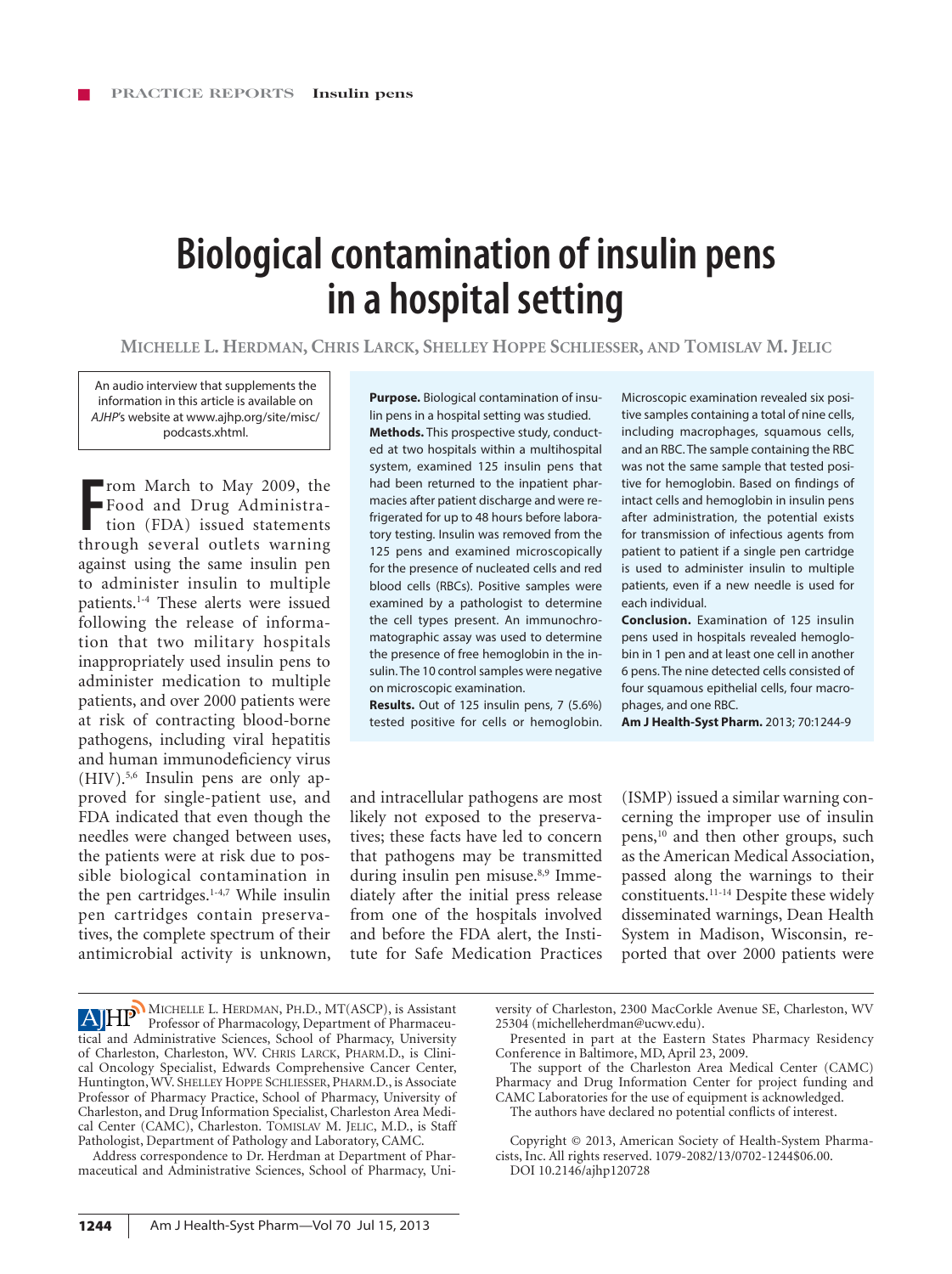at risk of contracting blood-borne illness through inappropriate reuse of insulin demonstration pens and fingerstick devices by a diabetes nurse educator during patient education training sessions between 2006 and 2011.<sup>15-17</sup> One patient has filed a lawsuit claiming that he contracted hepatitis C as a result of the nurse's negligence. The Centers for Disease Control and Prevention addressed proper insulin pen use again after this most recent incident, including reminders that pens are only to be used for 1 patient, pens should be properly labeled, health care facilities should review policies and educate staff on proper use, and facilities should notify patients if reuse occurs so they may undergo proper testing.18 But even with reiteration of the warnings, Veterans Affairs Western New York Healthcare System in January 2013 notified approximately 700 patients that they were possibly exposed to blood-borne pathogens between October 2010 and November 2012 due to improper use of insulin pens on multiple patients.<sup>19</sup> After this incident and a similar occurrence at a different New York hospital,<sup>20</sup> ISMP issued a Medication Safety Alert urging hospitals to consider eliminating insulin pen use for inpatients because education and monitoring may not be enough to stem misuse.<sup>21</sup>

While there is widespread concern about disease transmission due to repeated instances of misuse of insulin pens in hospitals, to our knowledge no studies have been conducted in the United States to determine if contamination occurs with repeated use of insulin pens. The objective of this study was to determine whether intact patient cells infiltrate sterile insulin pen reservoirs during repeated use.

### **Methods**

**Sample collection.** This prospective study, conducted at two hospitals within a multihospital system, examined 125 insulin pens (NovoLog FlexPen, Novo Nordisk, Princeton, NJ) that had been returned to the inpatient pharmacies after patient discharge and were refrigerated for up to 48 hours before laboratory testing. For study inclusion, each pen must have contained less than 250 units of insulin by visual inspection, indicating the pen had been used. Any pen marked with any patient identifier that had not been removed by the pharmacy staff was excluded from the study to protect patient privacy. Ten unused pens of the same type (lot VZF0367) were used for control comparison. Pens were collected from January to March 2009.

**Sample preparation.** Insulin vials were removed from their plastic pen casing, and all samples were kept on ice during processing. The plunger was removed from the vial, and the insulin was transferred to a 15-mL conical tube. The tube was centrifuged for five minutes at 125*g* and 4 °C. After centrifugation, 150 mL of supernatant was removed for hemoglobin testing (described below). The empty vial was rinsed with 2 mL of sterile insulin (NovoLog, Novo Nordisk) to remove any residual sample. The rinse insulin was added to the original insulin, and the tube was centrifuged again under the same conditions. Most of the supernatant was removed and discarded. The sediment was resuspended in the remaining 0.5 mL of supernatant for microscopic examination.

**Hemoglobin analysis.** Free hemoglobin from damaged red blood cells (RBCs) was detected using a direct immunochromatographic assay (ABAcard Hematrace, Abacus Diagnostics, Inc., West Hills, CA, lot 3280604), which is specific for the hemoglobin molecule and detects hemoglobin concentrations of  $>0.05$ mg/mL. The assay was performed according to the manufacturer's instructions. Briefly,  $150 \mu L$  of supernatant was added to the sample area of the test cartridge. The test cartridge was allowed to remain flat

on the counter for 10 minutes, and the results were then determined. A single line (the control line) in the sample window indicated a negative result, and two lines (the control line and the sample line) indicated a positive result. All cartridges showing a positive result were photographed, and a representative negative sample was also photographed. Photographs were taken for record-keeping purposes, as test cartridges are not stable for long-term storage of results.

a ka

All test kits were from the same lot, and positive- and negativecontrol experiments were performed on each new box. The positive control was fresh blood from a finger stick, and the negative control was sterile insulin (NovoLog).

**Microscopic examination.** The sediment from each insulin vial was resuspended in the supernatant and transported on ice to a second laboratory for testing. The cell suspension was transferred to a Cyto-Tek specimen chamber (Cardinal Health, Dublin, OH). The sample was centrifuged (Cyto-Tek, Miles Scientific, Melrose Park, IL) at 8000 rpm for 10 minutes at room temperature. After centrifugation, the microscope slide was removed from the device and allowed to air dry. The slide was then stained on an automated slide stainer (Hema-tek 2000, Bayer Corporation, Tarrytown, NY) using Wright stain. The slides were examined microscopically (Axiostar plus, Zeiss, Thornwood, NY) for cells. The Cyto-Tek technique of sample preparation concentrates all cellular material in a small square, so essentially all cellular material from the insulin pen vial was viewed during microscopic examination of each slide. The entire square was scanned, first at 100 $\times$  and then at 400×, to confirm cell presence. All slides were prepared and initially read by a trained biomedical scientist. The identity of all cells was confirmed by a pathologist. Photographs (AxioCam MRc, Zeiss) were taken of all detected cells.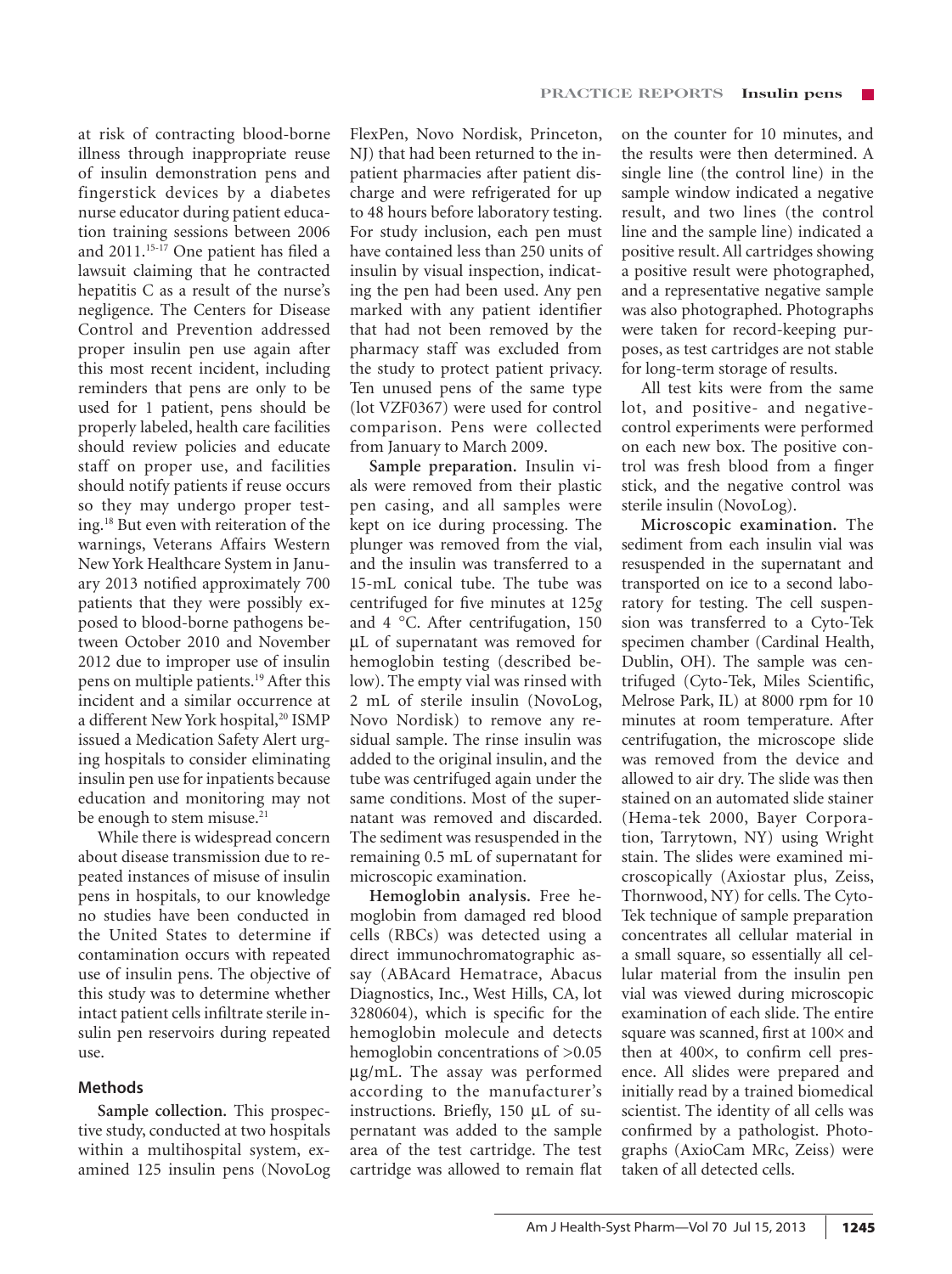#### **Results**

**Hemoglobin assay.** Of the 125 samples examined, 1 (0.8%) was positive for hemoglobin (sample 98). Two samples gave an inconclusive reading, consisting of a partial line in the test area and a full line in the control area. Of these inconclusive samples, 1 could not be retested because the sample volume was insufficient. The second inconclusive sample was retested, and the result was negative. All control experiments yielded appropriate results.

**Microscopic examination.** One slide was made for each sample, and slides were deemed positive when at least one intact, nucleated cell of any kind or an RBC was present. Microscopic examination revealed at least one cell in 6 (4.8%) of the 125 samples (Figure 1). A total of nine cells were observed in those 6 samples: four squamous epithelial cells (three in sample 45 and one in sample 95), four macrophages (two, one of which was binucleate, in sample 85; one in sample 96; and one in sample 111), and one RBC (in sample 103). The sample that contained the RBC was not the one that tested positive for hemoglobin with the immunoassay (sample 98), so a total of 7 (5.6%) of 125 samples tested positive for the presence of biological contamination. The 10 control samples were negative on microscopic examination.

#### **Discussion**

Introduced in the 1980s, insulin pens have become popular among patients and health care workers.22-26 Studies have indicated that patients prefer insulin pens over the traditional syringe-and-needle administration method.22-24 Hospital personnel appreciate insulin pens because they are already labeled with the product name and strength. Pens are also convenient because they provide insulin in a ready-to-administer form and reduce preparation time and medication waste.<sup>25,26</sup>

Safety concerns have been brought to the forefront since the introduc-

tion of insulin pens. Even before the army hospital incidents described previously, FDA, ISMP, and various researchers were debating the advantages and disadvantages of insulin pen devices.26-30 A French study indicated that hospital workers sustained six times more needlestick injuries when using injection devices compared with syringes.<sup>30</sup> One of the early issues with insulin pens was leakage of insulin at the administration site, leading to dosage concerns; this is still a problem that is addressed through education on proper usage guidelines for both patients and health care workers.25,30-32 Biological contamination issues were initially brought forward due to patient complaints of bubbles in their insulin pen cartridges or small amounts of blood in the cartridge. These problems were potentially related to similar improper technique that led to leakage and were possibly due to backflow pressure during the time the needle pathway was open to administer insulin if the pen was withdrawn too soon or too quickly.<sup>26-28,33</sup>

Until 1998 there were no studies investigating possible biological contamination from backflow during medication administration. Le Floch et al.33 examined potential contamination by testing 120 insulin pens of French patients during regular ambulatory visits. The investigators found squamous cells in 30% of needles and 58% of cartridges in Omnipen, Novolet, and Novopen 3 devices. Air bubbles were found in 45% of cartridges. However, this study was unable to find blood cells and did not check for the presence of hemoglobin. The authors speculated that since cells were found more frequently in cartridges than needles, this might suggest total aspiration of cells into the cartridge.

In 2001, Sonoki et al.34 described a Japanese study examining the effect of hydrostatic pressure on insulin pens and the movement of material back into the pens. A dye-filled rubber tube was used to mimic the injection site, and insulin pens were used to administer medication to determine if dye flowed back into the pen cartridge. Dye was detected in 17 of 57 cartridges of three different brands of insulin pens. The same authors used an immunochromatographic assay with anti-humanhemoglobin antibody to test 146 insulin pens that had been used by patients. Hemoglobin was found in 6 (4.1%) of the pens, and the volume of blood per contaminated pen was calculated to be  $>0.3$  µL; the investigators did not check for the presence of cells.

Newer models of insulin pens have been introduced since the publication of these studies, and no recent investigations have examined the current potential for biological contamination. Furthermore, no studies to date have been conducted in the United States to investigate this topic. Only one study has investigated hepatitis C transmission following insulin pen misuse, and the researchers found no evidence of pathogen transmission in these patients.35

Our study analyzed insulin pens following patient use to determine the frequency of cartridge contamination and is the first to detect evidence of contamination by searching for both intact cells and hemoglobin. We also identified the cell types present. The presence of hemoglobin indicates contamination with blood and the potential for transmission of blood-borne microorganisms, most notably hepatitis B and C viruses and HIV. Contamination by squamous cells and macrophages indicates the potential for transmitting various pathogens, including viruses, intracellular and extracellular bacteria, and fungi. The results of this study are particularly enlightening following numerous reports of insulin pen misuse by health care professionals and the resultant FDA warnings about the potential hazards associated with using a single insulin pen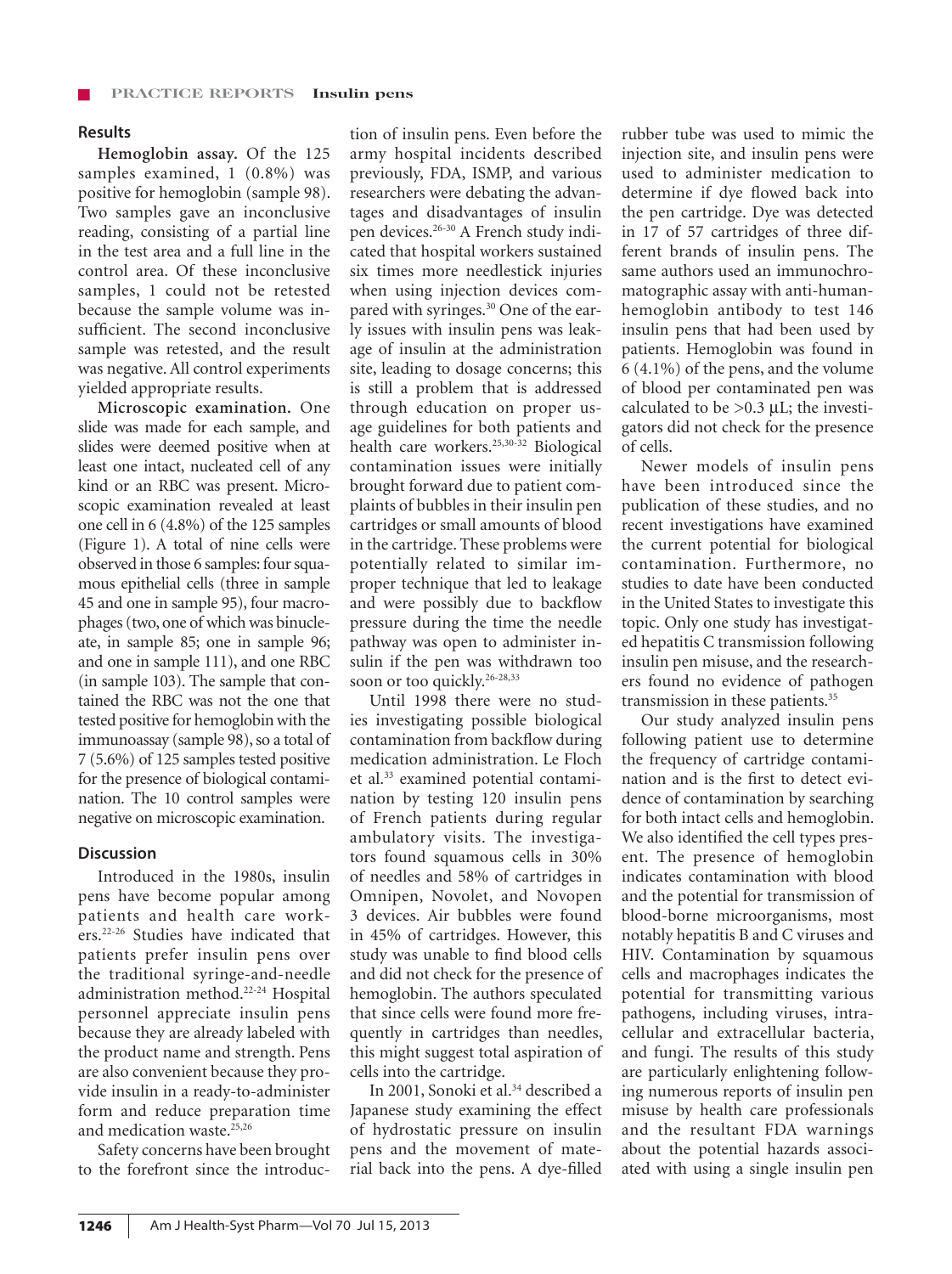n.

Figure 1. Cells detected during microscopic examination (400×) of contents of used insulin pens. Panels A–C: separate squamous cells from sample 45. Panel D: macrophage from sample 85. Panel E: binucleate macrophage from sample 85. Panel F: squamous cell from sample 95. Panel G: macrophage from sample 96. Panel H: macrophage from sample 111. Not shown is a red blood cell from sample 103.

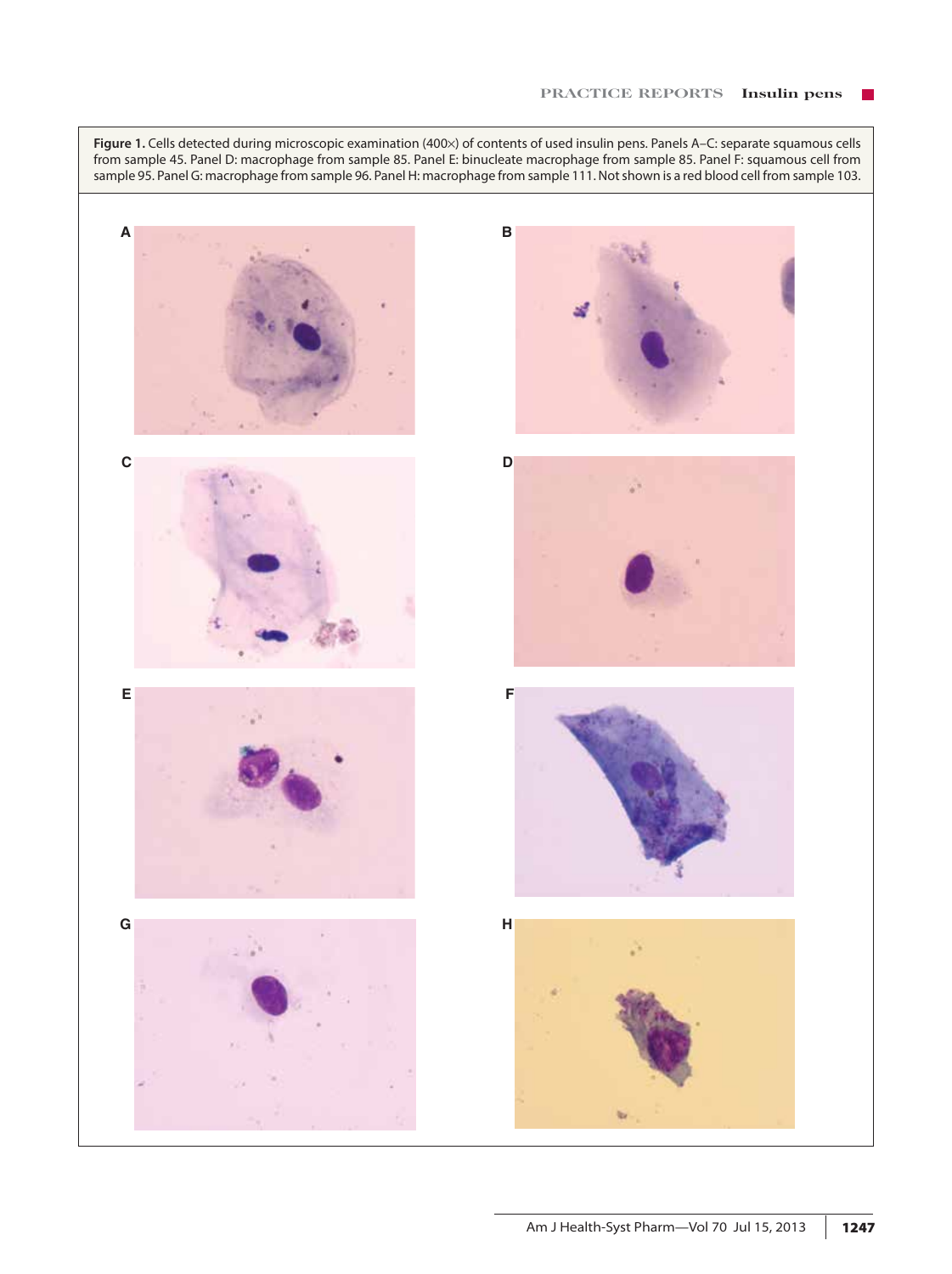for multiple patients. Our study found intact cells in the pens and also detected free hemoglobin from damaged RBCs, with contamination present in 5.6% of samples.

The cell types detected in our study—squamous cells, macrophages, and RBCs—are of concern. Squamous cells are from the epidermis of the skin, and they indicate the possibility of contamination with pathogens that infect squamous cells, including herpes simplex, varicella zoster, human papilloma virus, and molluscum contagiosum.36 The "dirty hands" bacteria and fungi are also of concern, including *Staphylococcus aureus*, methicillin-resistant *S. aureus*, *Pseudomonas aeruginosa*, enterohemorrhagic *Escherichia coli*, and dermatophytes.37 Macrophages are located below the epidermis and are capable of harboring and transmitting intracellular infections, including HIV and viral hepatitis.<sup>36</sup> The presence of an RBC and hemoglobin indicates that blood components can enter the pen cartridge and confirms the potential for transmission of blood-borne pathogens.

The insulin pens examined contain the preservative metacresol, which studies indicate can kill grampositive bacteria and, to a lesser degree, gram-negative bacteria and fungi.9,10,38,39 However, metacresol cannot kill viruses and spores. The pens also contain the preservative phenol, which studies suggest is bacteriostatic only at the lower concentrations found in insulin pens but has some antimicrobial activity against mycobacteria, fungi, and viruses. However, the studies on preservatives are limited regarding the spectrum of activity against potential pathogens. To our knowledge, there are no published studies indicating that the preservatives kill intracellular pathogens. Specifically, phenol is inactivated by organic material, suggesting that it would not be effective inside a cell. In addition, the studies that reported antimicrobial activity for

metacresol and phenol used higher experimental levels than the amounts found in the NovoLog pen (Kothari M, Novo Nordisk, personal communication, 2013 May 16), leaving open the possibility that pathogens could remain viable in the insulin pen's cartridge after contamination. Our study suggests that passing infection from one patient to another is possible if a single insulin pen is used for multiple patients.

To our knowledge, this is the first formal, prospective observational study examining the frequency of biological contamination of insulin pens after administration to patients. These findings should be interpreted with consideration of the study's limitations. Of the 125 insulin pens examined, 5.6% tested positive for contamination, but this frequency may have been different if more pens were tested or if pens from different manufacturers were tested. Therefore, a larger prospective study may be beneficial for statistical analysis of the overall frequency and different types of contamination, including variations among different pens currently available. In addition, the hemoglobin assay was appropriately sensitive to detect hemoglobin in one sample, but there may have been more positive tests if a more-sensitive test were used. Positive controls using a set amount of blood injected into unused pens may also have provided information regarding the degradation of cells in the pens. Finally, since only laboratory data were collected, it may be beneficial in the future to collect information about device usage, such as the number of doses administered, to further examine the mechanism of contamination.

Based on findings of intact cells and hemoglobin in insulin pens after administration to a single patient, the potential exists for transmission of infectious agents from patient to patient if a single pen cartridge is used to administer insulin to multiple patients, even if a new needle is used for each individual. Therefore, shared use of one pen among multiple patients should be prohibited to prevent the transmission of viral, bacterial, and fungal infections. Health care providers should ensure that proper staff and patient education is provided and that proper infection-control procedures are in place to protect patients from harm related to shared insulin pens.

## **Conclusion**

Examination of 125 insulin pens used in hospitals revealed hemoglobin in 1 pen and at least one cell in another 6 pens. The nine detected cells consisted of four squamous epithelial cells, four macrophages, and one RBC.

#### **References**

- 1. Food and Drug Administration. Insulin pens and insulin cartridges must not be shared*.* www.fda.gov/NewsEvents/News room/PressAnnouncements/ucm 149546.htm (accessed 2010 Jan 20).
- 2. Food and Drug Administration. Information for healthcare professionals: risk of transmission of blood-borne pathogens from shared use of insulin pens. www.fda.gov/Drugs/DrugSafety/ PostmarketDrugSafetyInformationfor PatientsandProviders/DrugSafety InformationforHeathcareProfessionals/ ucm133352.htm (accessed 2010 Jan 20).
- 3. Food and Drug Administration. Insulin pens: risk of transmission of blood-borne pathogens from shared use. www.fda.gov/ Safety/MedWatch/SafetyInformation/ SafetyAlertsforHumanMedicalProducts/ ucm127783.htm (accessed 2010 Jan 20).
- 4. Food and Drug Administration. Don't share insulin pens between patients. www.accessdata.fda.gov/psn/printerfull.cfm?id=126 (accessed  $2010$  Jan 20).
- 5. William Beaumont Army Medical Center. Insulin pen advisory. www.wbamc.amedd.army.mil/ newsitems.aspx?articleid=02062009 (accessed 2010 Jan 20).
- 6. KPLC Channel 7 News. Fort Polk health warning. www.kplctv.com/ story/9798908/fort-polk-healthwarning?redirected=true (accessed 2012 Mar 20).
- 7. Novolog FlexPen (insulin aspart [rDNA origin] injection) package insert. Princeton, NJ: Novo Nordisk; 2009 Oct.
- 8. Meyer BK, Ni A, Hu B et al. Antimicrobial preservative use in parenteral products: past and present. *J Pharm Sci*. 2007; 96:3155-67.